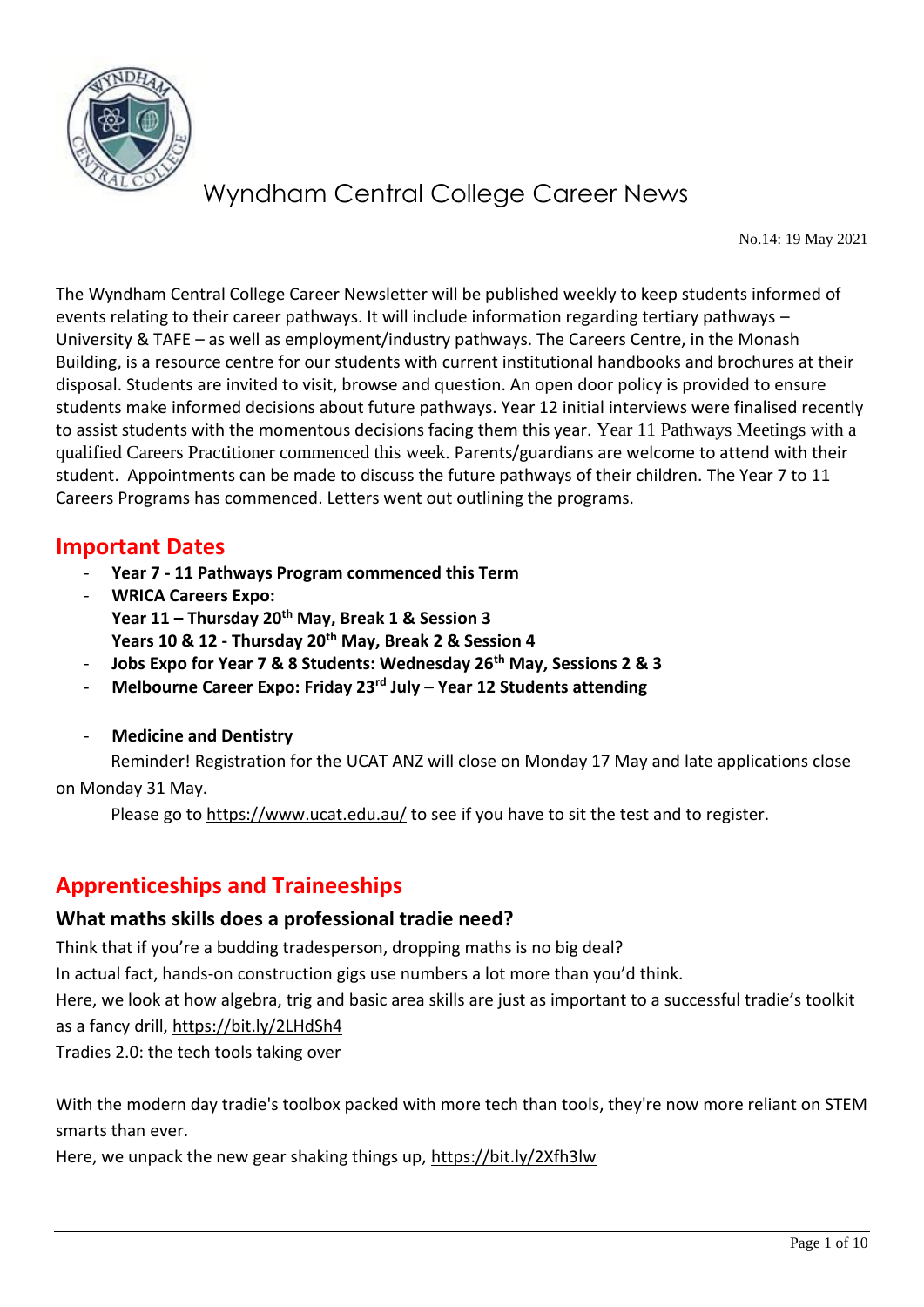

No.14: 19 May 2021

### **Trade Career Websites**

- SkillsRoad, [www.skillsroad.com.au](http://www.skillsroad.com.au/)
- SkillsOne, [www.skillsone.com.au](http://www.skillsone.com.au/)
- Rural Careers, [www.ruralcareers.net.au](http://www.ruralcareers.net.au/)
- Plumbing,<https://bit.ly/3cK82qT>
- Defence Force, [www.defencejobs.gov.au](http://www.defencejobs.gov.au/)
- Bricklaying,<https://bit.ly/2AHmthp>
- Rail,<https://railcareers.net.au/>
- Marine & boating, https://bit.ly/2ZfXGLz •
- Australian Apprenticeships Pathways, www.aapathways.com.au

### **Exciting STEM Resources**

#### **What's your STEM + X?**

STEM + X is how you create your dream career.

Take a STEM discipline and mix in your X (your passion or hobby) and you've got a one-of-a-kind career! Take our quiz and we'll make finding your STEM + X super easy!<https://bit.ly/3yjaQ9z>

#### **5 Jobs that don't exist…YET!!**

What will a job search look like in 2050? No-one knows – but one popular estimate suggests [65% of](https://reports.weforum.org/future-of-jobs-2016/chapter-1-the-future-of-jobs-and-skills/)  [primary school-aged kids will end up in yet-to-be-created careers.](https://reports.weforum.org/future-of-jobs-2016/chapter-1-the-future-of-jobs-and-skills/)

We're guessing packed with next-gen STEM gigs in cutting-edge fields like Augmented Reality (AR), data analytics, and Artificial Intelligence (AI)-based service roles.

Careers With STEM looked into their digital crystal balls and came up with 15 jobs they think you might find advertised in 30+ years. And yep, all of them require STEM skills!<https://bit.ly/3feuXfP>

#### **7 Paths to Computer Science Careers**

From horse paddocks to high-rise apartments, there are many ways to plug into coding. Meet the 7 people taking wildly different paths to a career in computer science, ending up in unexpected places, <https://bit.ly/35tVFws>

#### **5 Signs You Should Be a Maths Teacher**

See if maths + education is the right STEM path for you!<https://bit.ly/3yjaQ9z>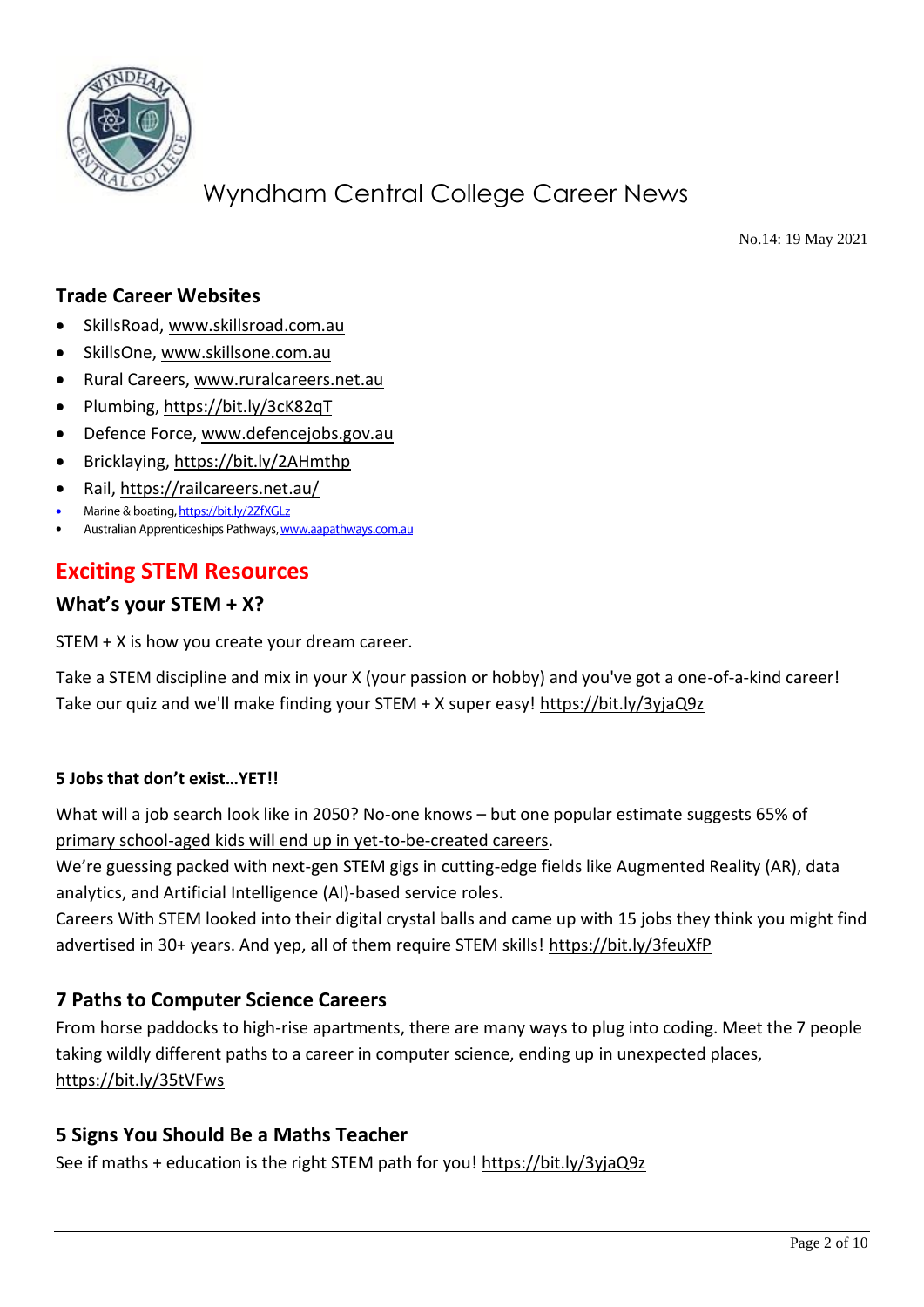

No.14: 19 May 2021

### **Chat to a Science Student**

Year 12 students interested in studying a science degree at Monash University are able to book a 1:1 chat with a Monash science student,<https://bit.ly/3fpvqwp>

## **Animation and Interactive Media**

RMIT top in Australian and Global Animation rankings The 2021 Animation Career Review rankings have been published and the RMIT Bachelor of Design (Animation & Interactive Media) has been ranked again #1 in Australia and #8 worldwide. Students in Animation courses are "immersed in specialised design laboratories and studios from day one," and all courses are taught by practicing artists, designers, and industry practitioners. To read the 2021 Animation Career Review articles, click on the links: Worldwide rankings,<https://bit.ly/3ykevnL> Australian rankings,<https://bit.ly/3u1zQ1H>

## **University – Early Entry Programs (Year 12)**

The following early admission programs are open now or will be opening soon.

### **VICTORIA**

**La Trobe University**  La Trobe Aspire Early Admissions Program. Applications close 17 September [www.latrobe.edu.au/study/aspire](http://www.latrobe.edu.au/study/aspire)

### **Victoria University**

**VU Guaranteed** For selected schools. Applications close in September or October <https://bit.ly/2Kw3ND6>

**CANBERRA Australia National University Direct Early Entry Program**  Applications close Monday 24 May. [www.anu.edu.au](http://www.anu.edu.au/) 

**NEW SOUTH WALES Charles Sturt University**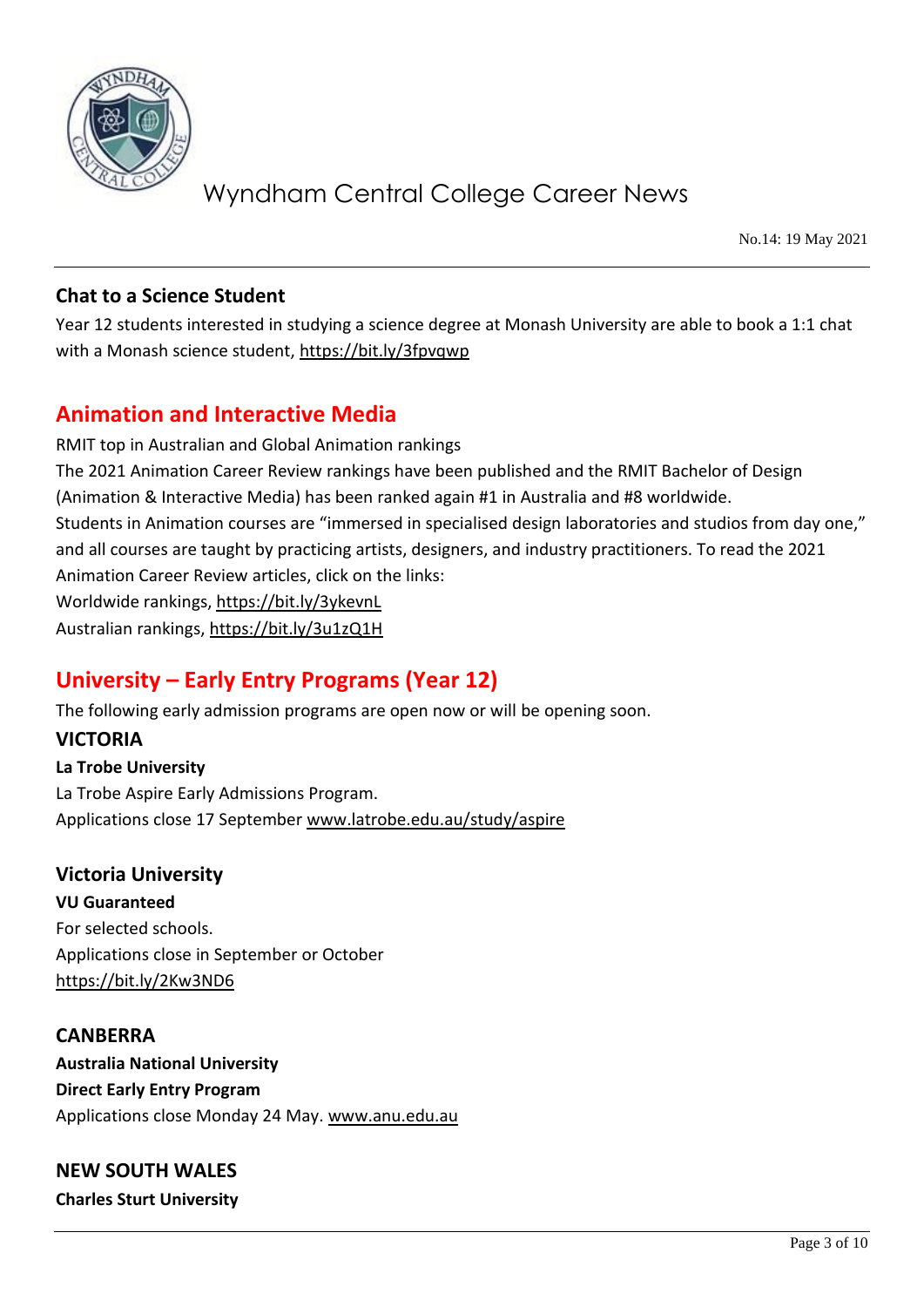

No.14: 19 May 2021

Charles Sturt Advantage Program Applications close 31 May (Round 1) <https://bit.ly/2UmOlgT>

**University of New England Direct Early Entry Program**  Applications close Friday 17 September [www.une.edu.au](http://www.une.edu.au/)

**MULTIPLE STATES Australian Catholic University ACU Guarantee** Applications open Tuesday 1 June <https://bit.ly/38PiLiA>

**TASMANIA University of Tasmania Schools Recommendation Program** Applications close 18 June (Round 1) <https://bit.ly/2R8K1UZ>

## **Australian Defence Force Academy (ADFA)**

The following information has been copied from a Defence Force Recruiting Newsletter. ADFA is situated in Canberra and is a university like no other, offering combined military and leadership training, with a world-class degree from the University of New South Wales (UNSW). It has the best university student-to-teacher ratio in the country, amazing sports and recreational facilities and is one of Australia's most respected universities.

## **Why ADFA?**

- The education and experiences of ADFA will equip you to deal with the professional and personal challenges of your chosen career
- Be trained in the art of leadership by experienced military professionals
- Access exceptional sporting and recreational facilities and be a part of a wide variety of sports and special-interest clubs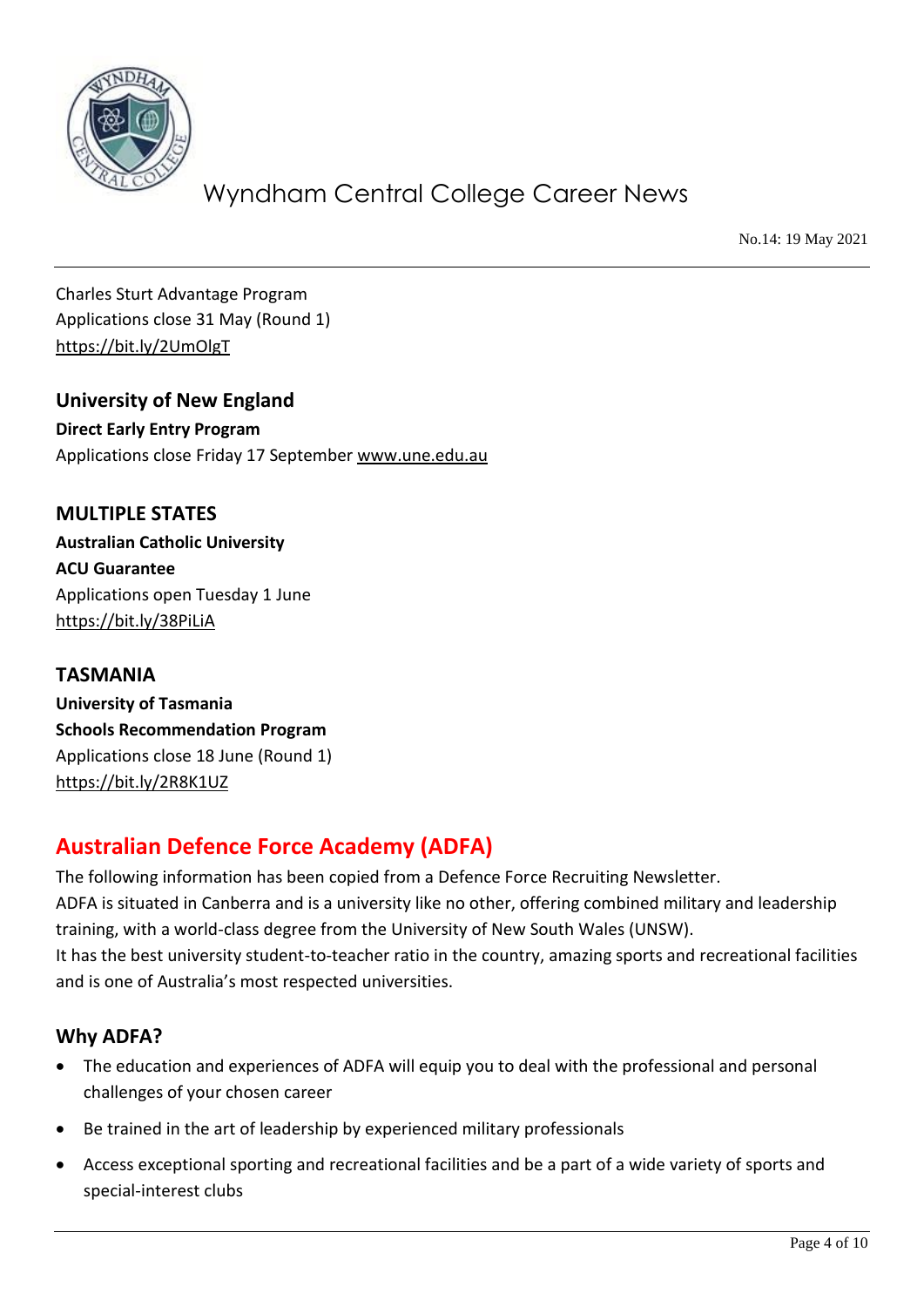

No.14: 19 May 2021

- Earn your degree from UNSW
- Choose from a range of degrees Arts, Business, Engineering, Information Technology, Science and Technology
- Enjoy free medical and dental, subsidised food and accommodation
- Receive a starting salary of over \$40,000 plus super while studying and no Higher Education Loan Program (HELP) fees.

For more information on ADFA call 13 19 01 or visit<http://bit.ly/1d0fiI6>

#### **UNSW Law**

If you are in Year 12 and considering studying a law program at UNSW you will need to sit the Law Admissions Test (LAT). You will first need to register for the LAT by Friday 13 August via the ACER website then sit the test.

For information on the process and law courses at UNSW, go to<http://bit.ly/2qmr2V9>

## **Flinders University, Adelaide**

The University allows students to undertake the UniTest for selected courses, which enable them to be considered for both the ATAR and UniTest results through the selection process. For information about the test and how to register, go to<https://bit.ly/2PLuzJj>

## **Planning on Studying Teaching in the Future?**

If you are planning on applying for an undergraduate education degree in the future, you will need to be aware of selection criteria for each state.

#### **Victorian Courses**

#### **Achieve a minimum ATAR of 70**

Some universities will require a higher ATAR. You may be able to access entry into courses with a lower ATAR if you are eligible for ATAR adjustment points.

#### **Complete the CASPer Test**

This is an online video-based situational judgment test. The test is designed to measure ethics, empathy and communication (selected universities will require this),<https://takecasper.com/>

#### **Achieve Prerequisites**

Meet the requirements for prerequisite subjects.

#### **Achieve Minimum Study Scores**

This will vary between universities.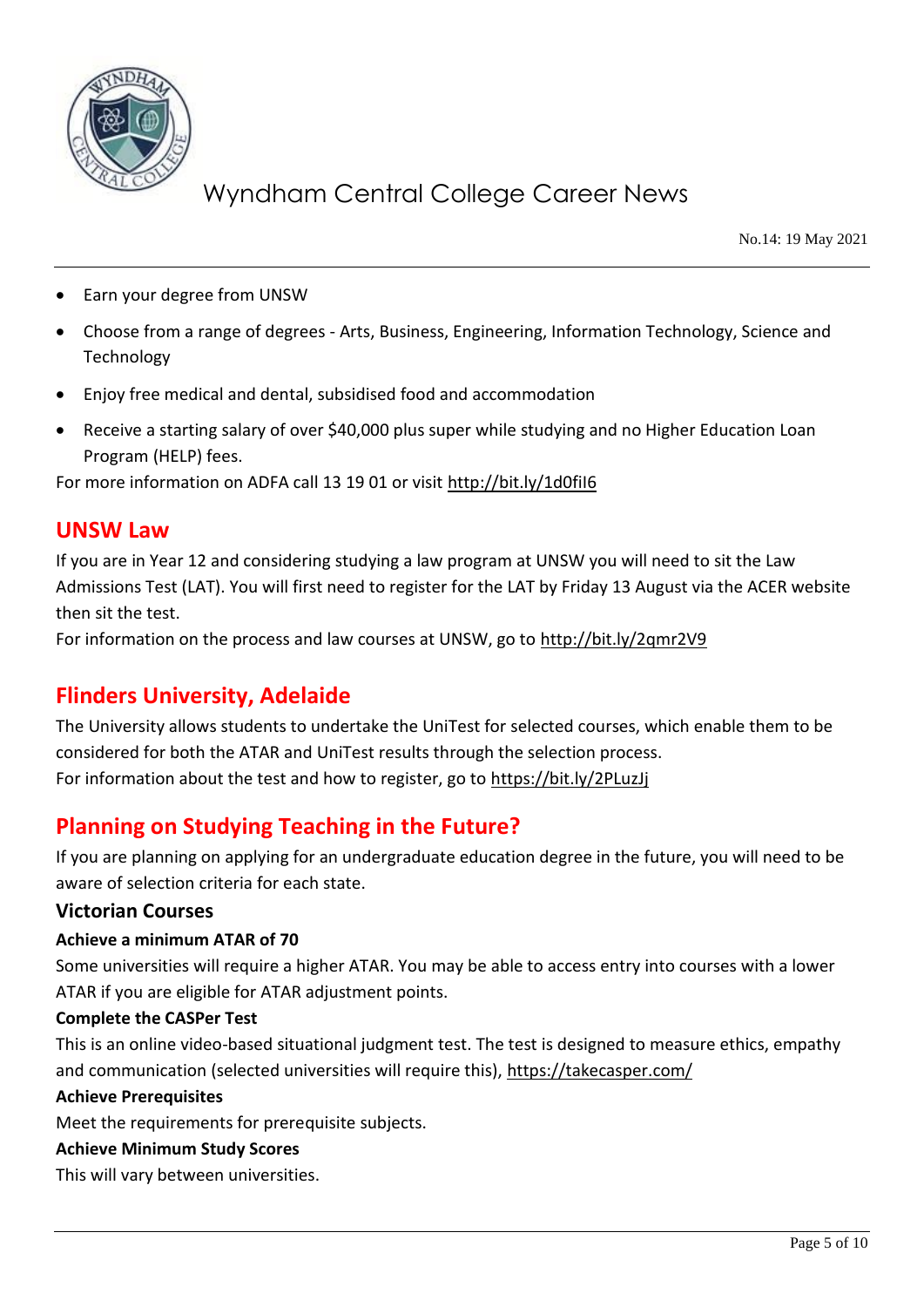

No.14: 19 May 2021

#### **For NSW Based Courses**

**Teaching Questionnaire**

You may need to complete a Teaching Questionnaire via the Universities Admissions Centre.

#### **Motivation to Teach**

You may need to complete a Motivation to Teach statement direct to the university.

#### **Achieve prerequisites**

Meet the requirements for prerequisite subjects.

#### **Achieve minimum study scores/bands**

This will vary between universities.

Please contact the universities you will be applying to for specific information.

## **Monash University - Information Evenings**

Monash staff will be running information evenings for prospective students living in regional areas. For information and to register visit [www.monash.edu/information-evenings](http://www.monash.edu/information-evenings)

#### **The following are dates for May:**

| 20 | Albury     |
|----|------------|
| 25 | Bendigo    |
| 26 | Shepparton |

#### **Monash University – Inside Monash**

Monash University is running a series of information evenings for prospective students focussed on courses and study areas in May and June. For information

and to register visi[t www.monash.edu/inside-monash](http://www.monash.edu/inside-monash)

## **May** 19 OT, physiotherapy, paramedicine 11 Media Communication 13 Engineer your future 20 Where can IT take me? 26 Advanced science degrees 27 Psychology, radiography, radiation science **June** 2 Nursing and Midwifery 3 Introduction to law 13 Politics, Philosophy & Economics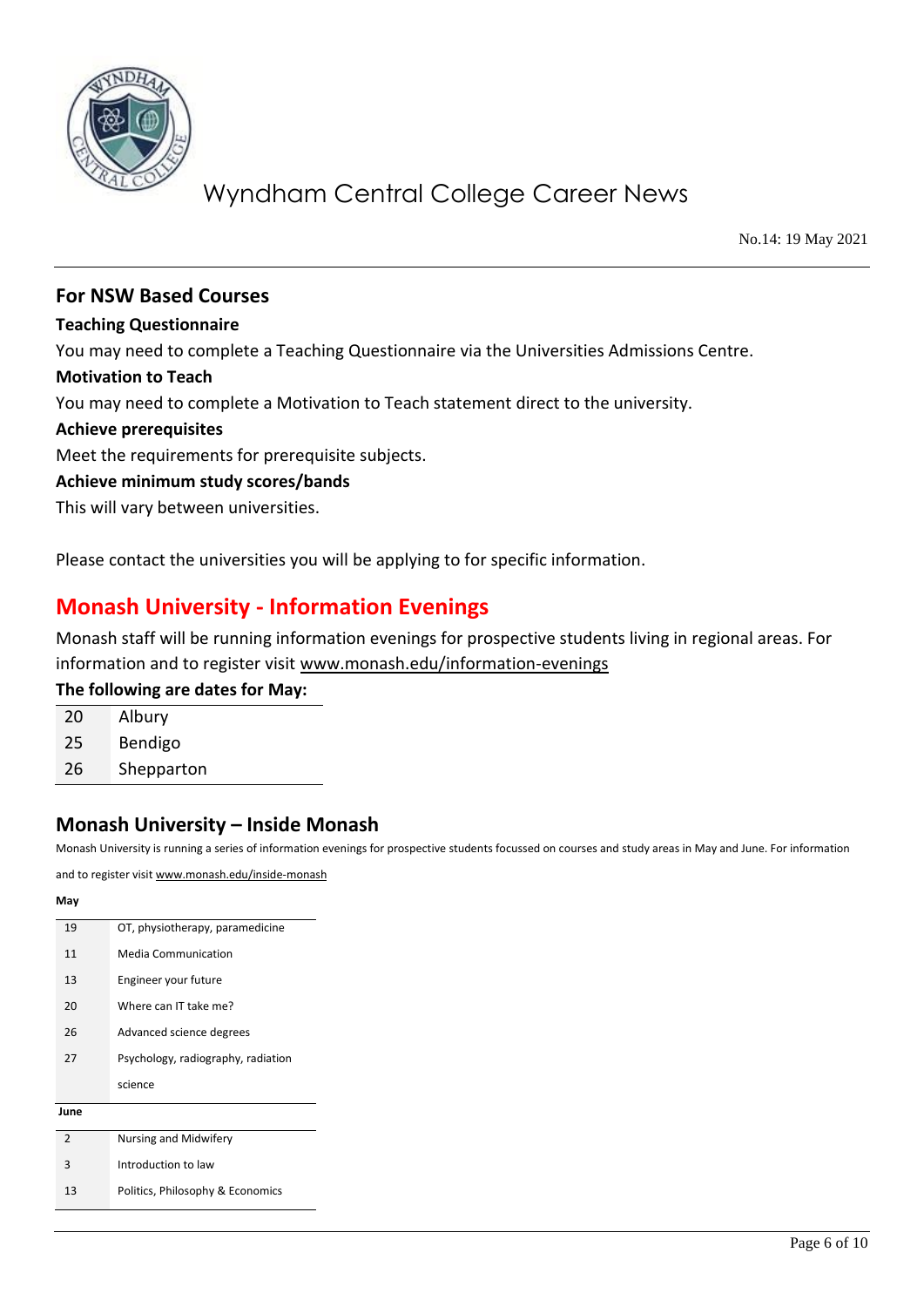

No.14: 19 May 2021

| 15 | Music            |
|----|------------------|
| 16 | Become a teacher |

You can watch recorded seminars from past events vi[a www.monash.edu/inside-monash](http://www.monash.edu/inside-monash)

## **Victoria Police**

For career information session dates, visit [www.police.vic.gov.au/police-information-sessions](http://www.police.vic.gov.au/police-information-sessions)

## **Australia Defence Force**

For career information session dates, visit [www.defencejobs.gov.au/events](http://www.defencejobs.gov.au/events)

## **UNSW – Medicine Information Session**

The next Medicine Information Evening for Year 11 and 12 students will be held via a live stream on Monday 24 May,<https://bit.ly/3eC9TRX>

## **Deakin University – Discover Deakin**

Deakin University is hosting the following online seminars for prospective students in May and June. The seminars will showcase courses at the University,<https://bit.ly/2Phjwfa>

| May            |                                   |  |
|----------------|-----------------------------------|--|
| 19             | International Studies             |  |
| 24             | <b>Health Sciences</b>            |  |
| 25             | <b>Nutrition and Dietetics</b>    |  |
| 26             | Psychology                        |  |
| 27             | Nursing and Midwifery             |  |
| 31             | <b>Exercise and Sport</b>         |  |
|                | Science                           |  |
| June           |                                   |  |
| 1              | Creative Arts & Design            |  |
| $\mathfrak{D}$ | Marketing Psychology &            |  |
|                | Human Resource                    |  |
|                | Management Psychology             |  |
| 3              | Teaching                          |  |
| 7              | <b>Property &amp; Real Estate</b> |  |
| 8              | <b>Commerce &amp; Business</b>    |  |
| q              | Law                               |  |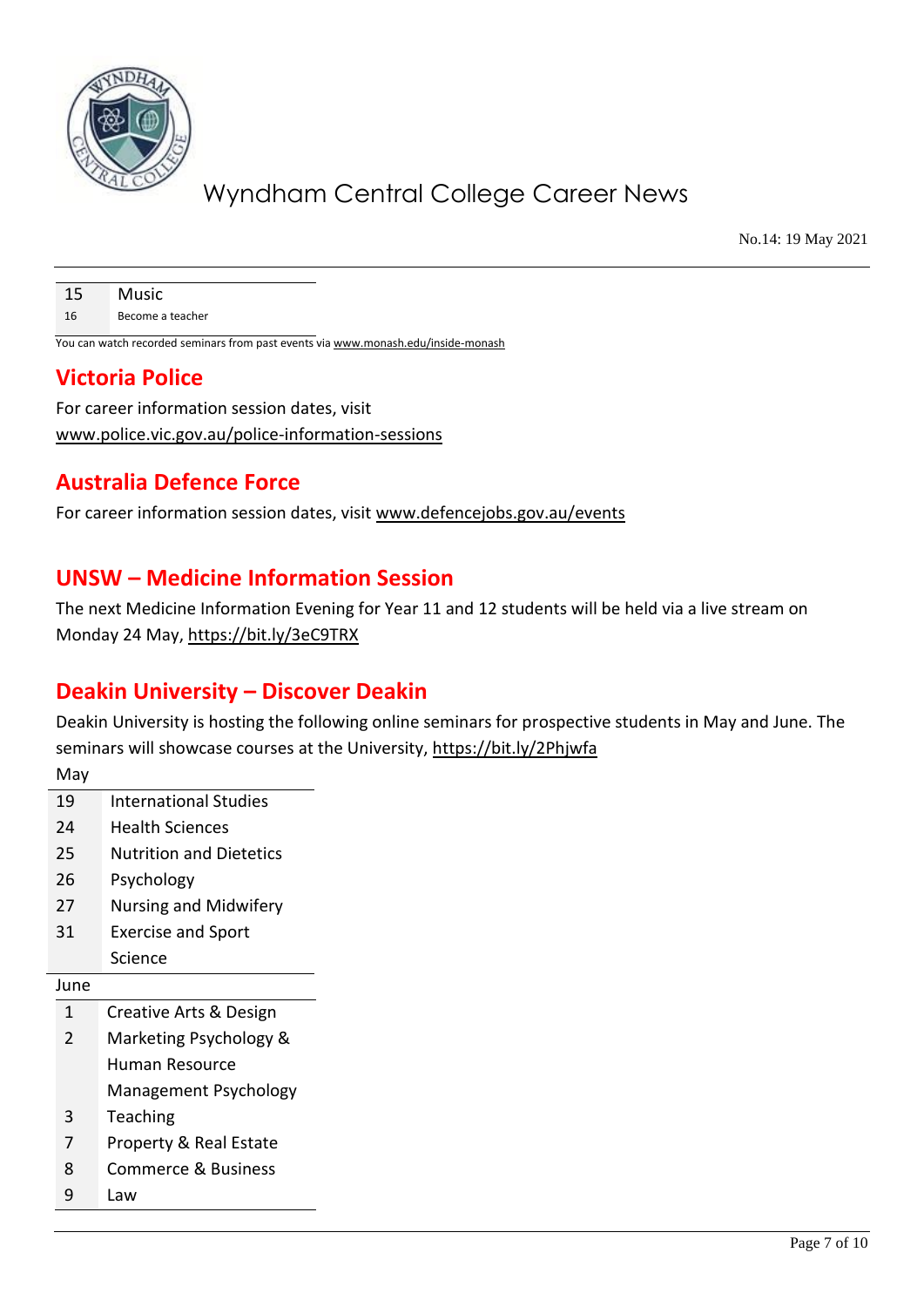

No.14: 19 May 2021

10 Sport Management & Development 16 Architecture & **Construction** Management

22 Information Technology

## **Victoria University – Undergraduate Webinar Series**

Victoria University is running a series of information evenings for prospective students focussed on courses and study areas in June.

- 1 Early Childhood Education
- 2 Law, Criminology, Legal Studies
- 3 Creative Arts, Screen Media, Animation
- 8 Building Design, Building Surveying, Construction Management, Engineering
- 9 Science: Biomedical & Health Sciences
- 10 Primary & Secondary Education
- 15 Community Development, Social Work, Youth Work, Criminal Justice
- 16 Information Technology, Cyber Security
- 17 Sport, Exercise Science, Outdoor Leadership
- 22 Business
- 23 Tourism, Hospitality, Event Management
- 24 Nutrition

For information and to register visit <https://study.vu.edu.au/ug-webinar-series>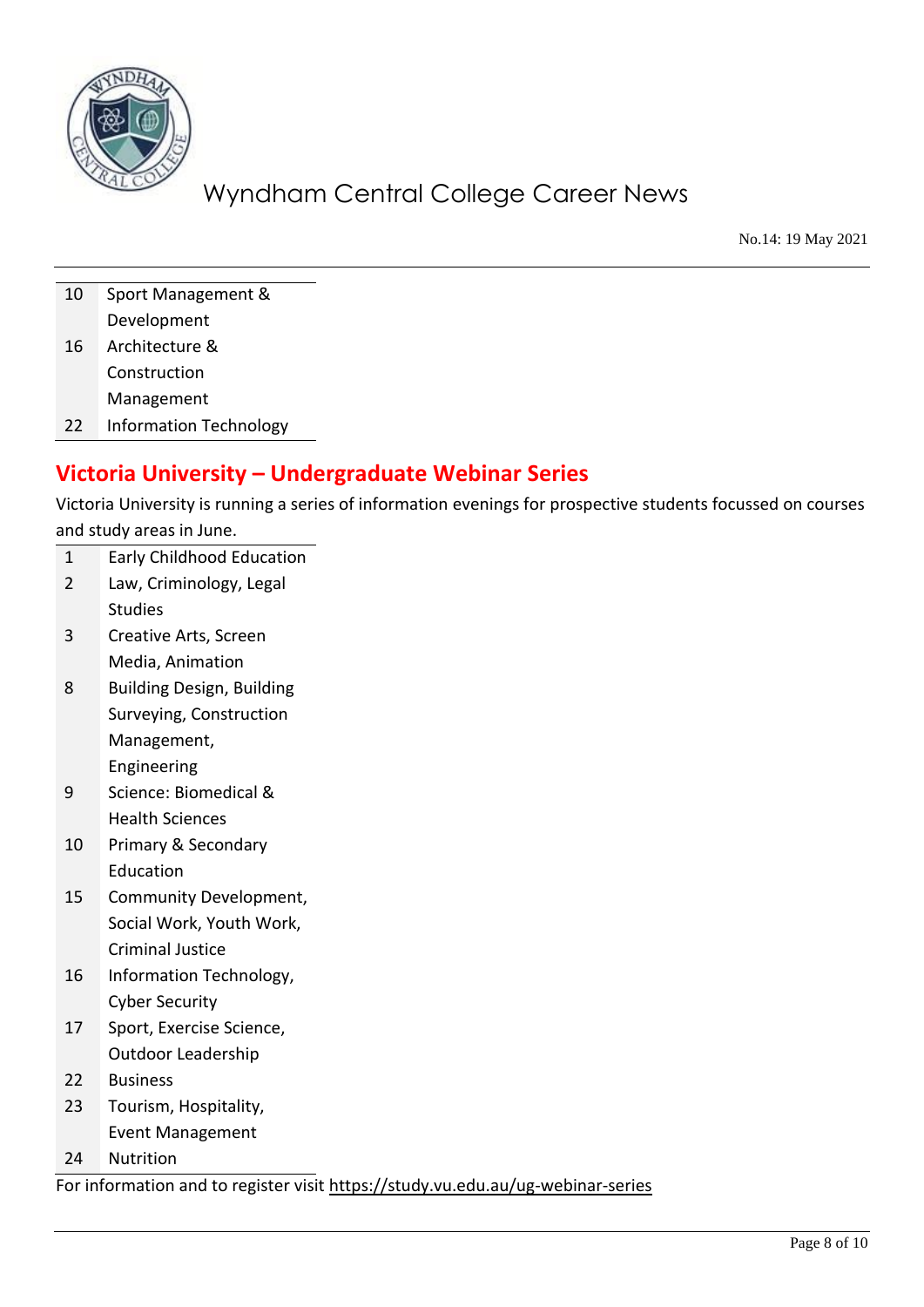

No.14: 19 May 2021

## **RMIT University – Discover What's Next**

RMIT University is running the following online information sessions for prospective students in May and June.

These are events not to be missed as you will receive up to date information for the 2022 intake and you will have the opportunity to ask questions about courses.

| May  |                                       |
|------|---------------------------------------|
| 20   | Social Science                        |
| 25   | Communication                         |
| 27   | Media                                 |
| June |                                       |
| 1    | <b>Biomedical Sciences</b>            |
| 3    | Engineering                           |
| 8    | <b>Flight Training &amp; Aviation</b> |
| 10   | <b>Trades</b>                         |
| 15   | Science                               |
| 17   | <b>Health Science</b>                 |
| 22   | <b>Information Technology</b>         |
| 24   | Education                             |
|      |                                       |

For information and to register for sessions, go to [www.rmit.edu.au/events](http://www.rmit.edu.au/events)

## **The University of Melbourne**

The University of Melbourne has hosted online webinars for prospective students about courses.

There is one webinar left – Bachelor of Music on the  $2^{nd}$  of June.

If you missed the following previous seminars, you can watch them on demand. The following course areas are covered:

| Law        | Science                                       |
|------------|-----------------------------------------------|
| ΙT         | Agriculture                                   |
| Arts       | Commerce                                      |
| Education  | Fine Arts                                     |
| Veterinary | Biomedicine                                   |
| Medicine   |                                               |
| Design     | Engineering                                   |
|            | For information, visit https://bit.ly/3egroGe |